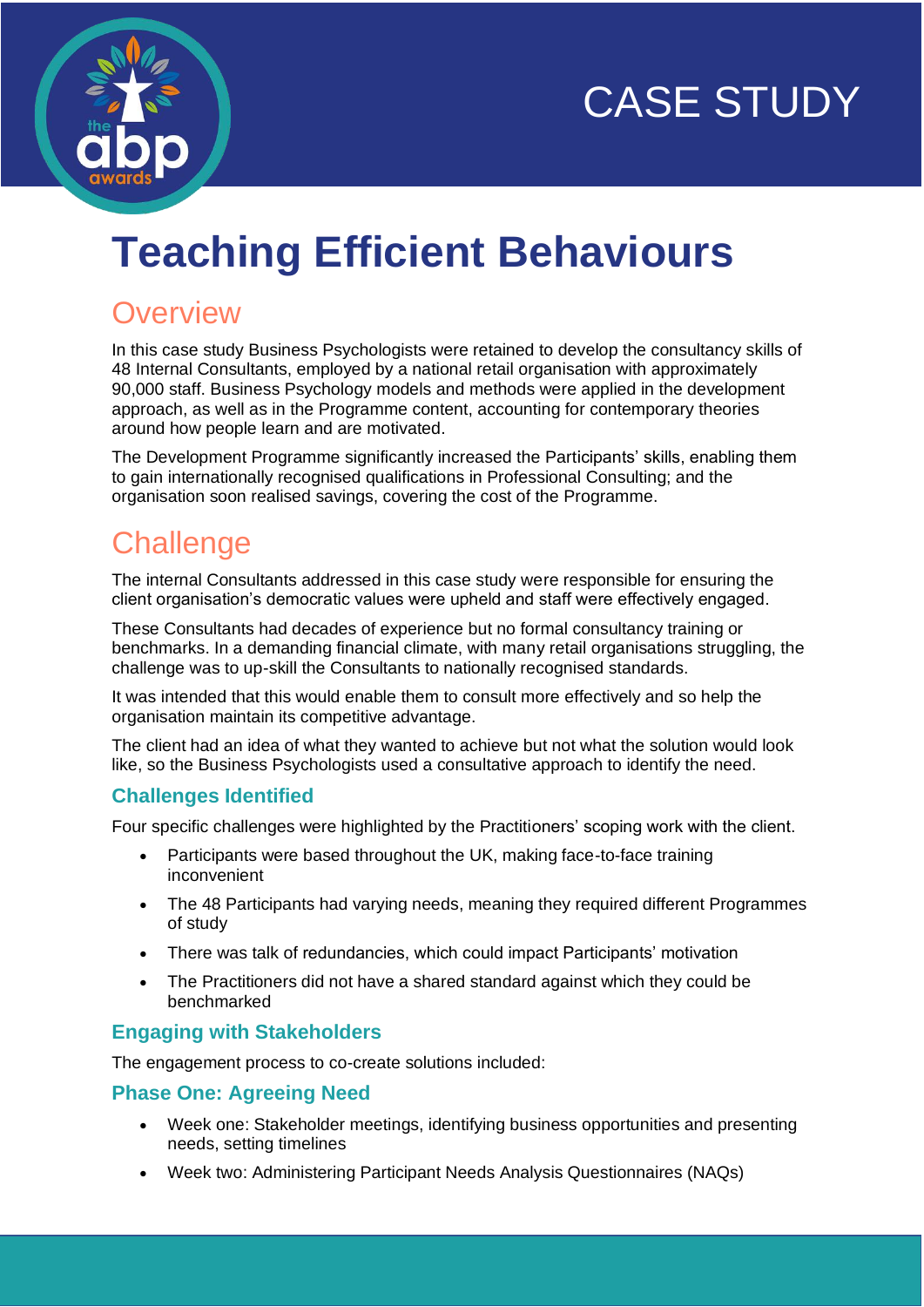

- Week three: Analysing themes from the NAQs, mapping the findings against Institute of Consulting programmes
- Week four: Proposing a solution to the client incorporating principles of Business Psychology to be applied, for review and agreement, and finalising implementation plan

#### **Phase Two: Content and Structure**

• Weeks four through seven were used to co-create solutions, the content and structure of the Programme

By working co-operatively on identifying problems and solutions, the Business Psychologists ensured alignment to the client's business brand (i.e. their democratic values), raised awareness of the underlying principles of Business Psychology, and secured commitment of all stakeholders to the Programme (Participants, Managers, and Human Resources).

## Approach

Solutions were provided to each of the four specific challenges highlighted in consultation with the client.

Firstly, Participants were based throughout the UK. This meant that face-to-face training would be inconvenient. Applying the 70/20/10 formula (Lombardo & Eichinger, 1996), allowing people to learn from experiences and others as well as formal training, and Kolb's Learning Cycle (Kolb, 1984), which suggests that Experience, Reflection, Conceptualisation and Experimentation are all necessary, the team decided to use a range of methods in their design, including:

- Action Learning Sets
- **Online tools**
- Coaching
- Work application
- **Reflection**

*Note from the Editor: although widely referenced, the work by Lombardo & Eichinger has been criticised. Experts suggest the precision of the model should not be generalised to all organisational contexts (Thalheimer, 2006. Kajewski & Masden, 2012. Clardy, 2018)*

The second challenge to address was that the 48 Participants had varying needs, meaning they required different Programmes of study. Applying Schein's research into organisational culture (Schein, 1971), they grouped the needs of the 48 into themes, and mapped these to 10 different learning Programmes.

The third concern was that, as a threat of redundancies was imminent, motivation to participate may have been low if Participants viewed the Programme as only benefitting the organisation. Drawing on Dan Pink's writing on intrinsic motivation (2009), which suggested that people were innately motivated by Autonomy, Mastery and Purpose, the solution proposed was to frame the Programme as an outplacement opportunity that focused on the specific needs of each individual.

Finally, a standard which the Practitioners could use as a benchmark did not yet exist. This made it more difficult to ascertain whether Participants had the skills required to be effective Consultants, ergo whether they were valuable to the organisation. Appealing to the Mastery aspect of motivation (an individual's motivation to improve (Pink, 2009)), the Consultants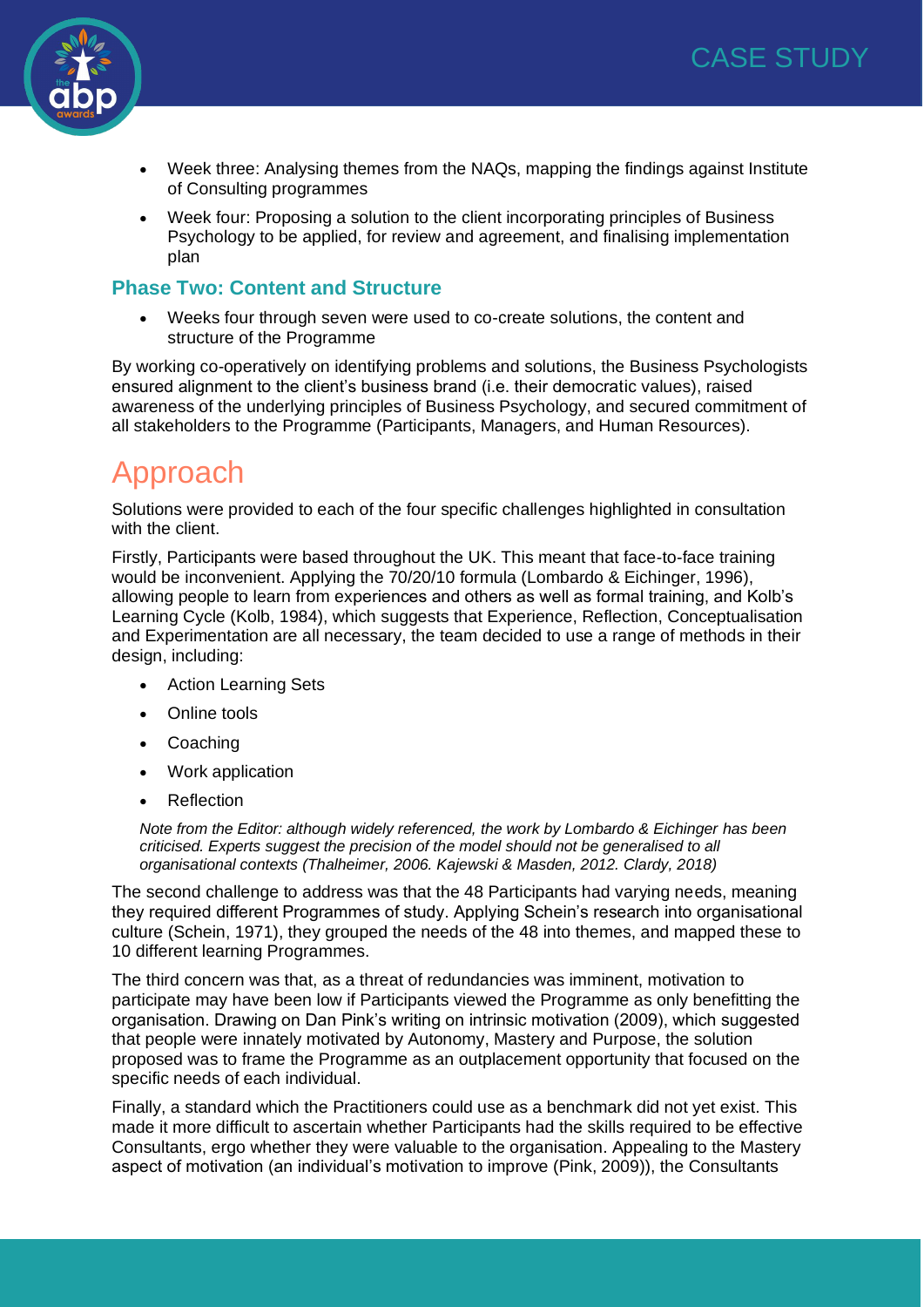



decided the Participants should all enter the accredited Institute of Consulting Programme "Award in Professional Consulting," hence their capability could be measured while also developing as professionals.

The Business Psychologists additionally applied concepts of Behavioural Skills Training (Ward-Horner & Sturmey, 2012) by incorporating instructions, modelling, rehearsal and feedback into the Programme.

#### **Setting Objectives**

The Business Psychologists and the client agreed the objectives and key performance indicators (KPIs) for the project in advance, as follows:

- Objective One: Externally benchmark the department's skills
	- Measure: Participants achieve the internationally recognised Institute of Consulting Award in Professional Consulting
	- KPI: 100% Participant completion and achievement of qualification within one year
- Objective Two: Participants apply their learning
	- Measure: Participants to make cost and time savings to the value of the cost of their participation in the Programme
	- KPI: Recoup 100% of the cost of the Programme within one year

#### **Project Execution**

The Business Psychologists followed a structured approach, using their Consultancy Cycle, to demonstrate best practice, ensure effective involvement of stakeholders and increase efficiency.

#### *Entry & Contracting* ⇨ *Diagnosis* ⇨ *Action Planning* ⇨ *Implementation* ⇨ *Evaluation & Exiting*

'Entry and Contracting,' and 'Diagnosis,' activities were described above. For the 'Action Planning,' 'Implementation,' and 'Evaluating and Existing' phases, the project followed the plan below:

- Programme design
	- Months one through three, client meetings and design of content and materials
	- Months four, seven and eleven had progress review meetings
- Program delivery
	- From month three, face-to-face training kicked off for groups one through five
	- Month four, face-to-face training kicked off for groups six through 10
	- Months five and six, independent study continued with workbook and online resources
	- Months three through seven, Action Learning Sets were facilitated for ten groups with three to seven Participants in each
	- Months four through eight focused on application of skills in the workplace
	- Month seven included face-to-face training follow up
	- Months six through ten required assignment writing
	- Months seven through ten included assignment feedback and coaching on application of skills
	- Months seven through eleven were used for submission of assignments to the Institute of Consulting for marking
	- Months ten and eleven delivered certification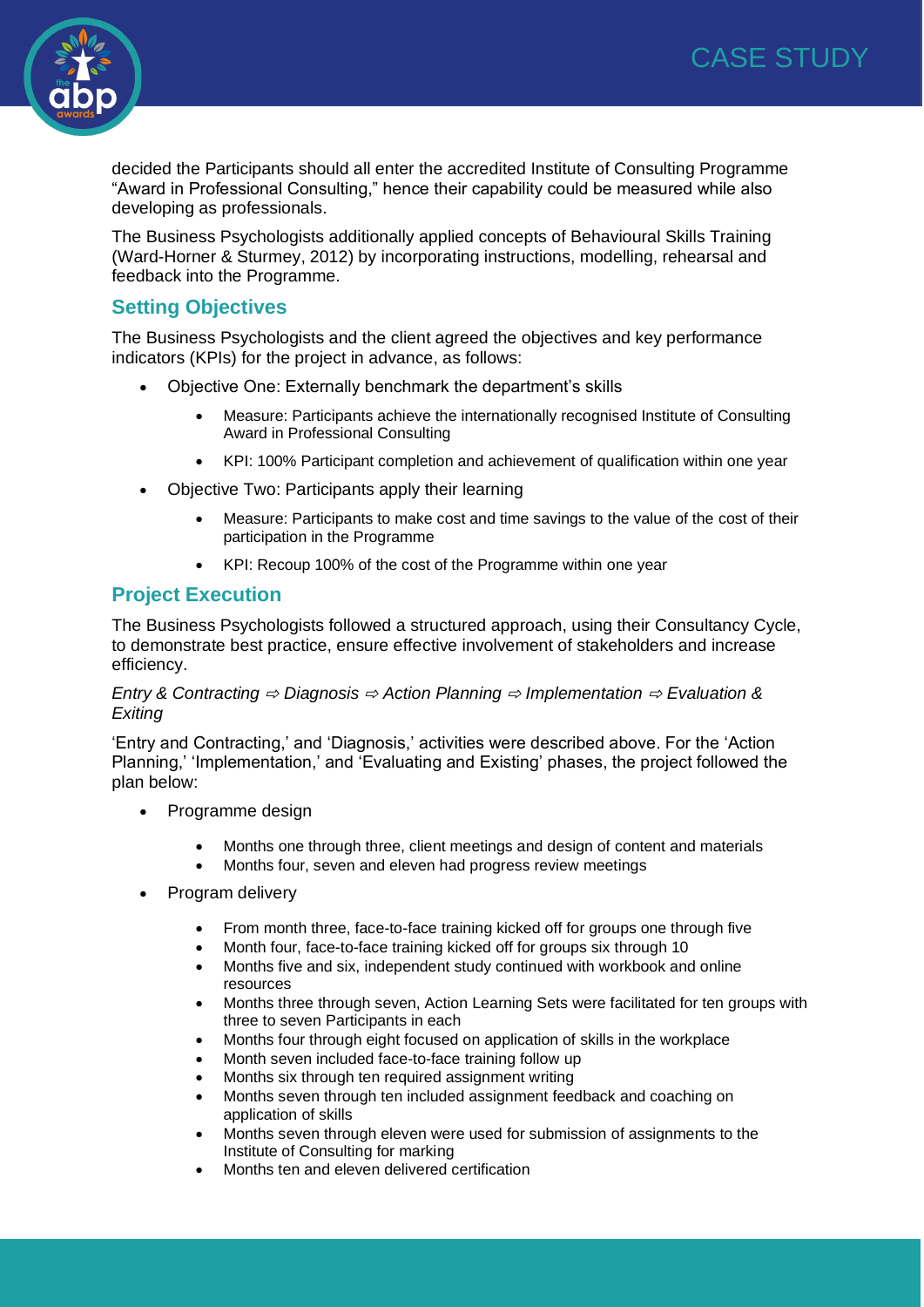

Throughout the delivery of the Programme, the Business Psychologists kept in close contact with the client, giving and receiving updates on Participants' progress, successes and challenges in application of their learning. And the client organised administration of the Action Learning Sets, making time in Participants' schedules for these. This ensured support was provided for Participants throughout the Programme and kept all stakeholders actively engaged.

#### **Business Psychological Applied**

When designing the Programme, the Practitioners applied psychological models in the design of the Programme. This included concepts from learning theory, such as Kolb's Learning Cycle. This suggests, for effective learning, people need time to absorb new information, use it experimentally and integrate it with their existing knowledge. One may have an experience, or do something, and review or reflect on that experience. Then one draws conclusions, learning from the experience, and proceeds to experimentation, trying out what has been learned. As a result, one has new experience, recommencing the cycle. (Kolb, 1984.)

The Programme ensured Participants had opportunity to plan how they could integrate the new skills into their day-to-day work, to try out the new skills and to reflect on the results in both their Action Learning Sets and written assignments. By incorporating opportunities for skills practise in the Programme, the Business Psychologists applied the principle of Deliberate Practise in developing expertise (Ericsson, 1993).

Learning could result from formal training and development, learning through others, and job experiences/challenges. So, the Business Psychologists were keen to tap into all available channels when delivering this Programme, as follows:

- Formal learning:
	- Three days of face-to-face training
	- Workbooks for each Programme, containing information, models and theories relating to Consultancy, and exercises for application of skills
	- Dedicated online resource centre provided access to books, videos, podcasts, articles, journals, etc.
- Learning through others:
	- Participation in Action Learning Sets once a week
	- Telephone coaching with Coaches
	- Written feedback on assignments, on accuracy of knowledge and quality of experiences applying the skills
- On the job experiences:
	- Application of skills was required in order to write assignments and meet all the criteria set by the Institute of Consulting

The Business Psychologists also included psychological models and techniques in the content of the Programme material, so that Participants could apply these in their consultancy practice. For example, Cialdini's Principles of Persuasion (Cialdini, 2009), models for managing amygdala hijack (e.g. Goleman, 1995), and selective attention and perception (e.g. Pronin, 2007 and Lucas, 2009).

Additionally, drawing on contemporary theories of motivation from Dan Pink (2000), they incorporated: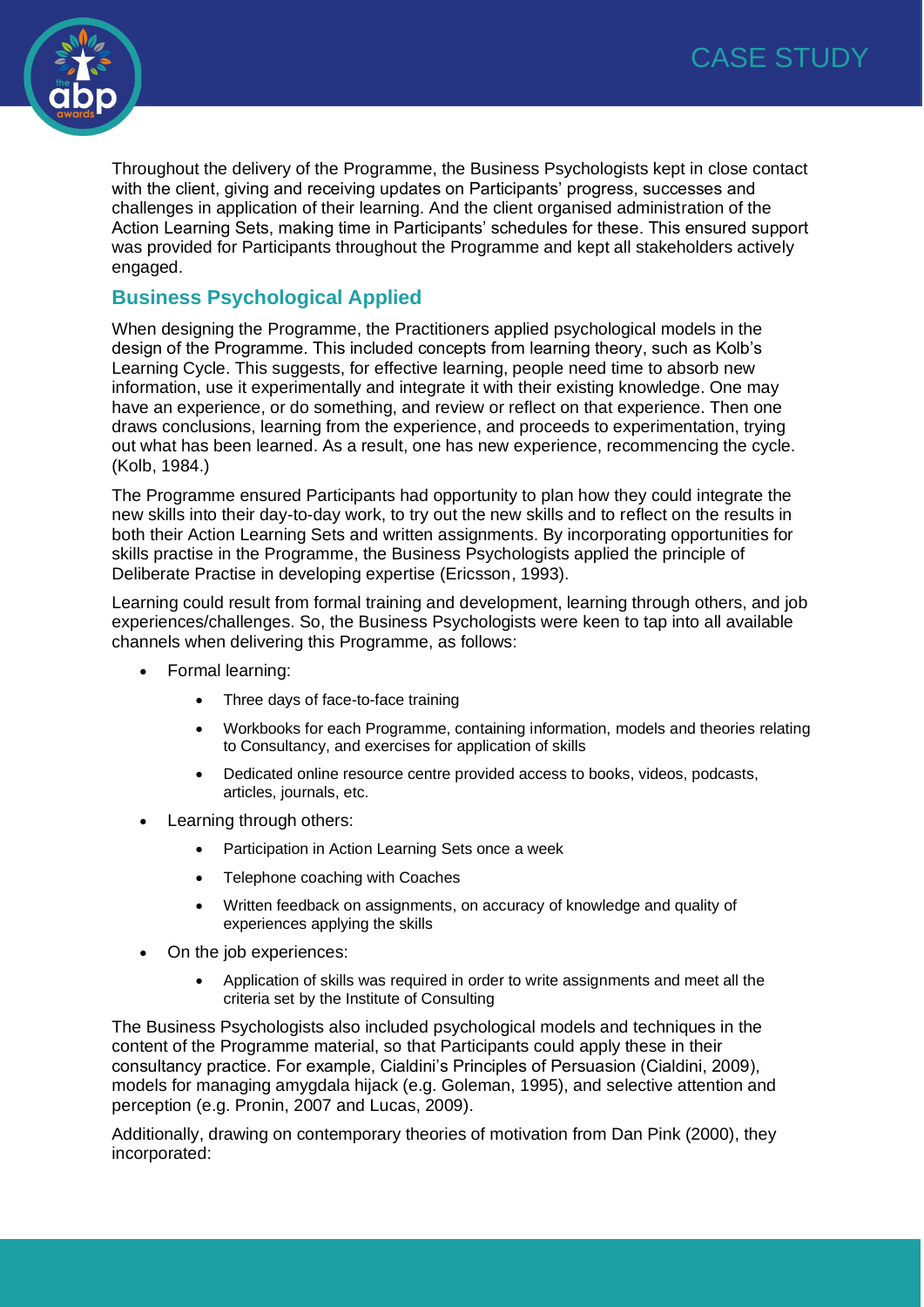



- Purpose: people sought purpose, a cause greater and more enduring than themselves
	- The Business Psychologists emphasised how the Programme built upon the democratic values of the organisation and the mission to do the best for every single employee
- Autonomy: people needed autonomy over task, time, team and technique
	- The Business Psychologists involved Participants in the design and structure of the Programme and allowed individual flexibility in how they learnt and when
- Mastery: People were driven to get better at things
	- The Business Psychologists made time for Participants to develop mastery by facilitating activities to learn, practice and fine-tune their skills

#### **Program Evaluation**

The Kirkpatrick Model informed measures of effectiveness during the Programme. (Kirkpatrick, 1955.) In this case the measures included:

• Level 2: Learning

Months seven and eleven were used to evaluate knowledge increase

• Level 3: Application of Skills/Behavioural Change

Months six through nine were used for reflective statements on application of learning

• Level 4: Business Impact

Months seven and eleven addressed assessment of business impact and return on investment

To demonstrate the impact, written evaluation reports were delivered: an interim report in month seven and a final report in month eleven.

### **Outcome**

The Business Psychologists observed that the Programme delivered against the required objectives.

#### **Objective One**

The objective was met in that they externally benchmarked the department's skills.

- Within just seven months, six of the 48 Participants had already completed the Programme and achieved the required qualification
- All Participants' submissions to the Institute of Consulting passed

This fulfilled the original objective for the department to have an external benchmark for their skills and for all Participants to achieve the internationally recognised Institute of Consulting Award in Professional Consulting.

#### **Objective Two**

The objective was met in that Participants applied their learning and recoup 100% of the cost of the Programme.

• More than half of the Participants had already reported that their level of knowledge/skill had significantly increased as a result of the Programme at the mid-